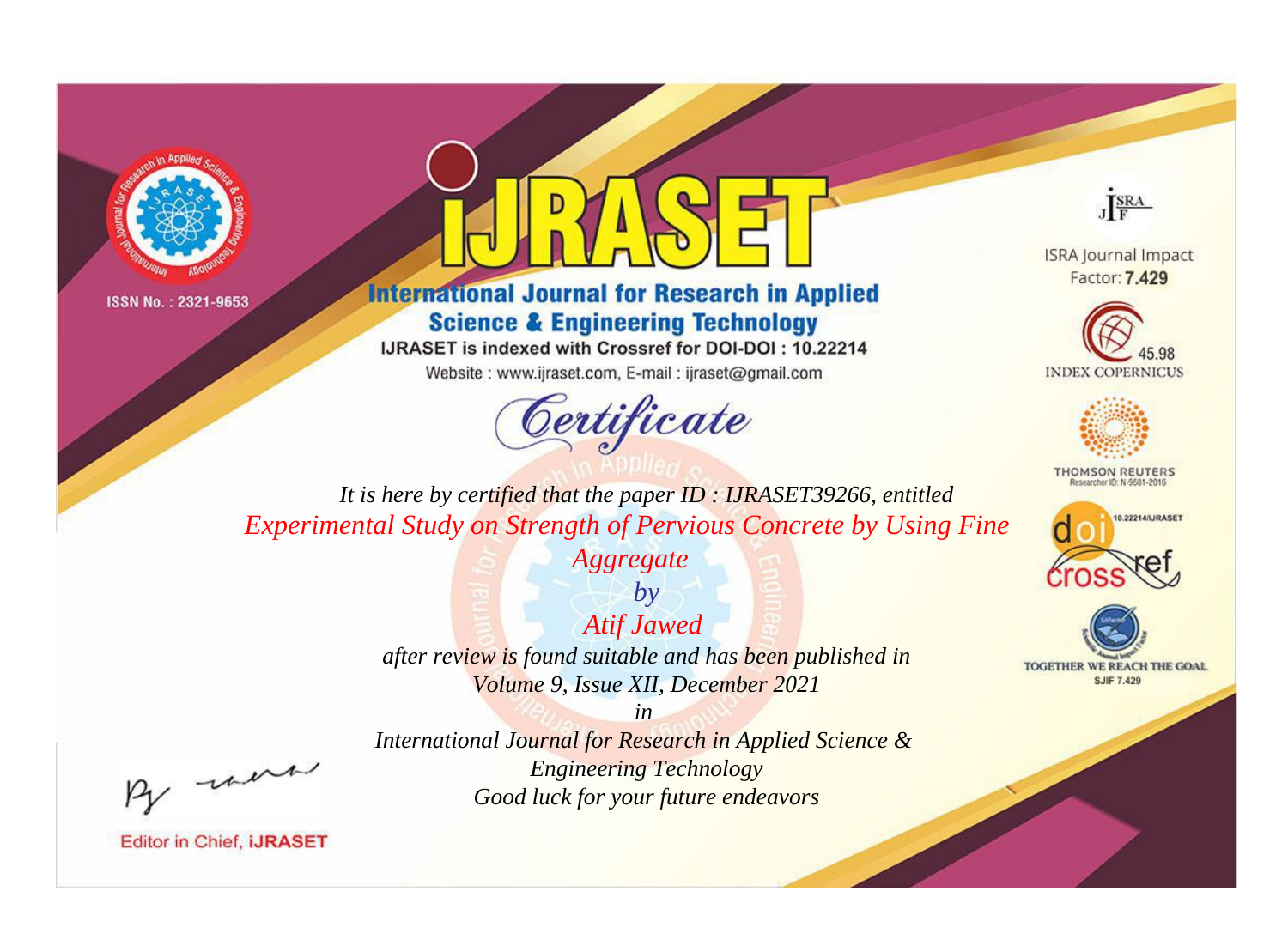



**International Journal for Research in Applied Science & Engineering Technology** 

IJRASET is indexed with Crossref for DOI-DOI: 10.22214

Website: www.ijraset.com, E-mail: ijraset@gmail.com





**ISRA Journal Impact** Factor: 7.429





**THOMSON REUTERS** 



TOGETHER WE REACH THE GOAL **SJIF 7.429** 

*It is here by certified that the paper ID : IJRASET39266, entitled Experimental Study on Strength of Pervious Concrete by Using Fine* 

> *Aggregate by*

*Pushpendra Kumar Kushwaha after review is found suitable and has been published in Volume 9, Issue XII, December 2021*

, un

*International Journal for Research in Applied Science & Engineering Technology Good luck for your future endeavors*

*in*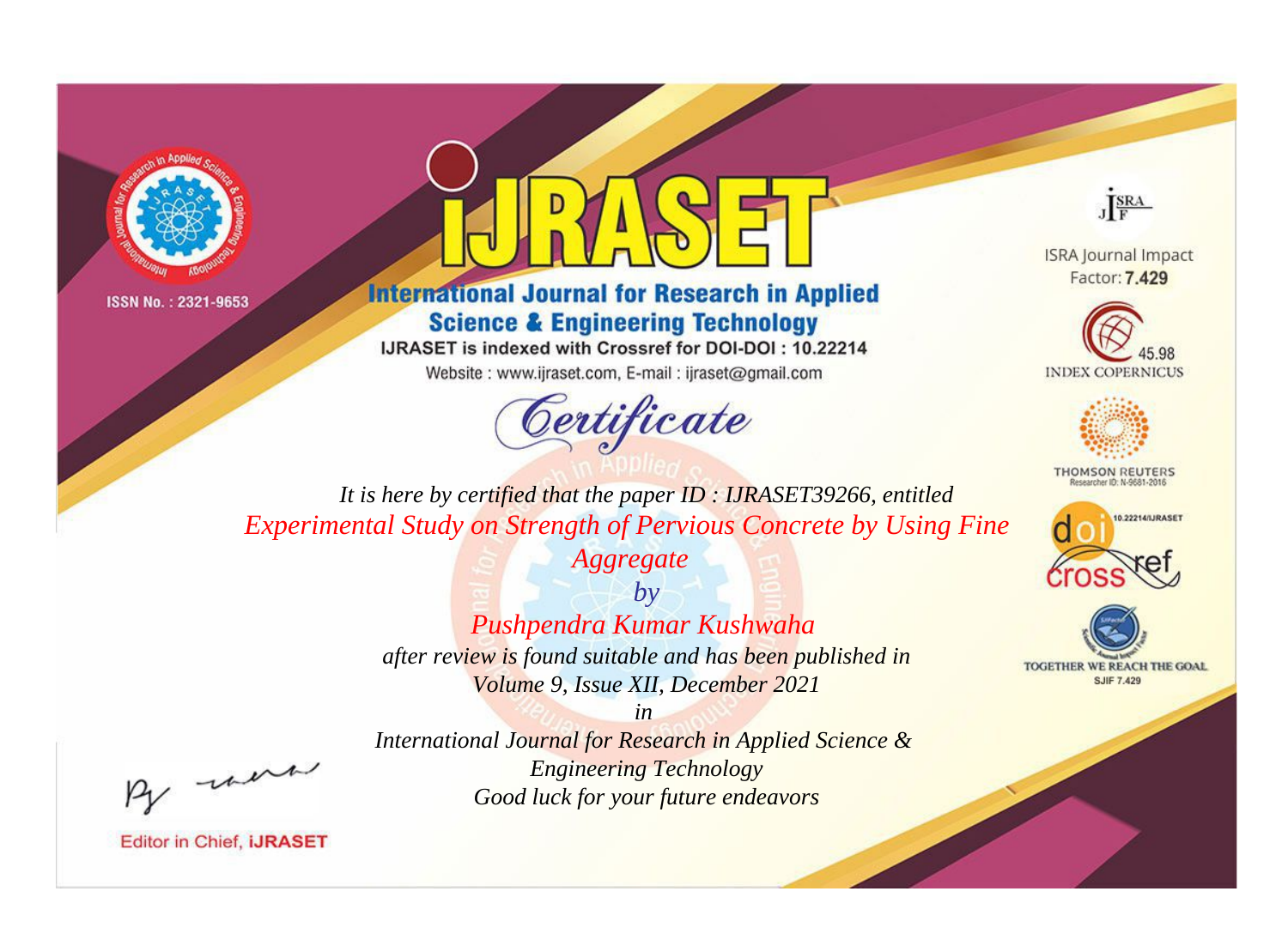



**International Journal for Research in Applied Science & Engineering Technology** 

IJRASET is indexed with Crossref for DOI-DOI: 10.22214

Website: www.ijraset.com, E-mail: ijraset@gmail.com





**ISRA Journal Impact** Factor: 7.429





**THOMSON REUTERS** 



TOGETHER WE REACH THE GOAL **SJIF 7.429** 

*It is here by certified that the paper ID : IJRASET39266, entitled Experimental Study on Strength of Pervious Concrete by Using Fine* 

*Aggregate*

*by Mithun Kumar Rana after review is found suitable and has been published in Volume 9, Issue XII, December 2021*

*in* 

, un

*International Journal for Research in Applied Science & Engineering Technology Good luck for your future endeavors*